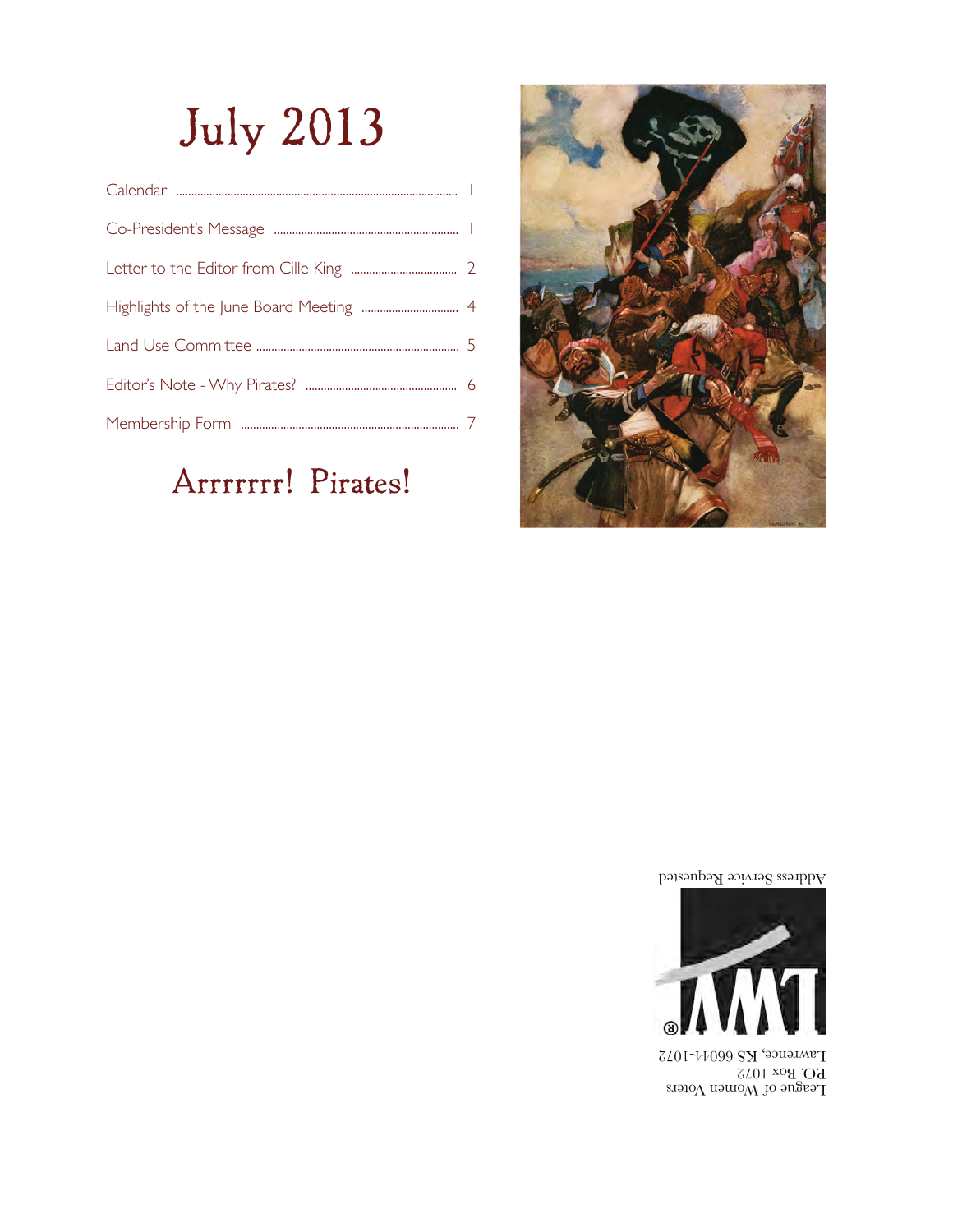# **TheVOTER** Bulletin of the LWV of Lawrence-Douglas County, KS

The League of Women Voters is a non-partisan political organization encouraging the informed and active participation of citizens in government and influencing public policy through education and advocacy.

| Co-President:s  | David Burress & Cille King | president@lawrenceleague.com  |                |
|-----------------|----------------------------|-------------------------------|----------------|
| Membership:     | Margaret Arnold            | membership@lawrenceleague.com |                |
| Voter Editor:   | Ruth Lichtwardt            | lightwatcher@gmail.com        |                |
| Local League    | www.lawrenceleague.com     | www.facebook.com/lwvldc       | www.twitter.co |
| State League:   | www.lwvk.org               | lwy.kansas@gmail.com          | 785-234-5152   |
| National League | www lwy org                |                               | 202-429-1965   |

[www.twitter.com/lwvldc](http://www.twitter.com/lwvldc) 202-429-1965

### League Calendar

| Saturday,<br>July 20th      | 7 - 9 pm   | Land Use Committee Meeting. Community Mercantile Meeting Room,<br>901 Iowa St.                                                           |
|-----------------------------|------------|------------------------------------------------------------------------------------------------------------------------------------------|
| Monday,<br>August 5th       | $9:00$ pm  | <b>VOTER Submission Deadline.</b> Please send submissions to<br>lightwatcher@gmail.com                                                   |
| Thursday,<br>August 8th     | 7 - 9 pm   | LWVL-DC Board Meeting. Co-President David Burress' House, 912<br>Holiday Drive. All League members are invited to attend.                |
| Tuesday,<br>September 17th  | $10:30$ am | Naturalization Ceremony. Dole Center, 2350 Petefish Drive, KU Cam-<br>pus.                                                               |
| Thursday,<br>September 19th | 11:30 am   | <b>Brown Bag Lunch.</b> Douglas County Courthouse, 111 E. 11th Street.<br>County Administrator Craig Weinaug on The State of the County. |

# Co-President's Message: On Volunteering

Volunteerism was the leading theme at our Board retreat in May--indirectly as well as directly. Anything we want to do to expand our program or improve our effectiveness comes back to volunteers.

LWVUS has a small paid staff at the National level, but volunteers are the sole source of local and Kansas-wide LWV energy and strength. Moreover the National staff are paid out of dues and funds raised by local volunteers. When a League representative speaks up at city hall or the State Capital, everyone knows they're saying what they believe based on conscience and good evidence and League Consensus,



and that no one paid them to be there. Lots of times we are the only disinterested citizens who show up to defend the common good. Sometimes that makes all the difference.

Just this week, LWVK President Delores Furtado put a lot of pressure on the Brownback administration by simply asking for the names of candidates being vetted in secret for the Kansas Court of Appeals. That request got statewide coverage she wouldn't have received without the cumulative influence of all those LWV volunteers over the years. In the end Brownback didn't release the names, but he was seriously embarrassed and this issue will not die. (I'm hoping there will be a lawsuit.) July 2013, page 1 Arrrrrr! Pirates!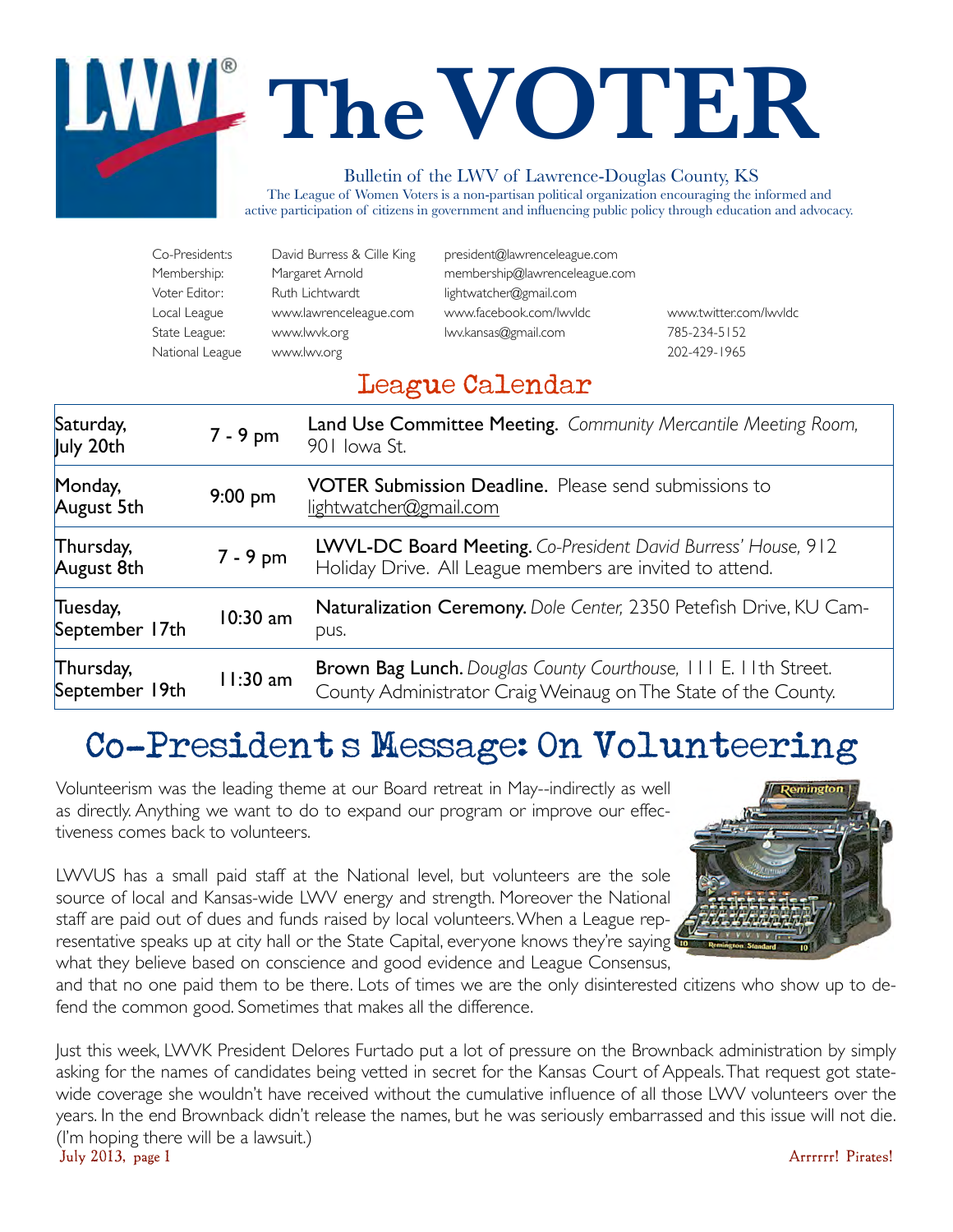Volunteerism is our greatest strength, our widest opportunity, and our Achilles heel. It takes constant effort by volunteer leaders to recruit other volunteers and put them to work. We often fall down on the job. We don=t reach out as much as we should to find new recruits. We haven=t done a good enough job of involving new members and inactive old members in our work. When a job needs doing we keep turning to the same old experienced hands because that is the easiest way to get the job doneBat least until they aren't there anymore and no one quite remembers the best way to do that particular job. Also newcomers sometimes face a daunting hurdle of competing with oldtimers steeped in LWV inside lore and cumulative expertise. We must do better at bringing more folks into the inner circleCand opening up the circle to face outward, not inward.

The Board is taking steps to make that happen. We're still working out plans, but here is some of what we've got so far.

- We have a new position for Outreach and Diversity Chair, which Scott Criqui has agreed to fill.
- The membership committee, headed by Margaret Arnold, is planning to hold monthly Brown Bag meetings with speakers and panels, cooperating with other organizations whenever possible. In a low key way, we will use these meetings to meet and stay in touch with new and potential members. After each brown bag we are hoping to give a 10 minute League Lesson, focused on some arcane yet significant bit of League Lore.
- We know that our steep dues structure is one of our biggest barriers to recruitment. That=s hard to address, because most of our dues go to cover State and US Per Member Payments (PMPs), which we have no control over. We do have a confidential scholarship program, but we haven=t got the word out about it as well as we should, and in any case a scholarship is a poor substitute for having low dues in the first place. So we are talking about whether we can offset dues with more active fundraising.
- We know we need to do a better job of identifying small non-intimidating tasks by which newcomers can make a real contribution, and then matching tasks with volunteers.
- We are working with a state-level coach, Gwen Elliott, who is supported by the LWVUS AMLD Project@ (in League newspeak, MLD=Membership Leadership Development). She is plugged in with National advice and ideas and resources.
- We know we need to figure out how to keep new member and volunteer recruitment front and center in all of our programs.

Now I completely understand that lots of LWV members join simply in order to support us financially and don=t have time to volunteer. Also many members join just to keep up with the information the LWV has to offer. And those are perfectly good reasons for joining.

However I also know there are many members and would-be members out there who would volunteer for the right role if they were asked nicely. And in an ideal world your leaders would volunteer enough of their own time and energy to get July 2013, page 2 Arrrrrr! Pirates!

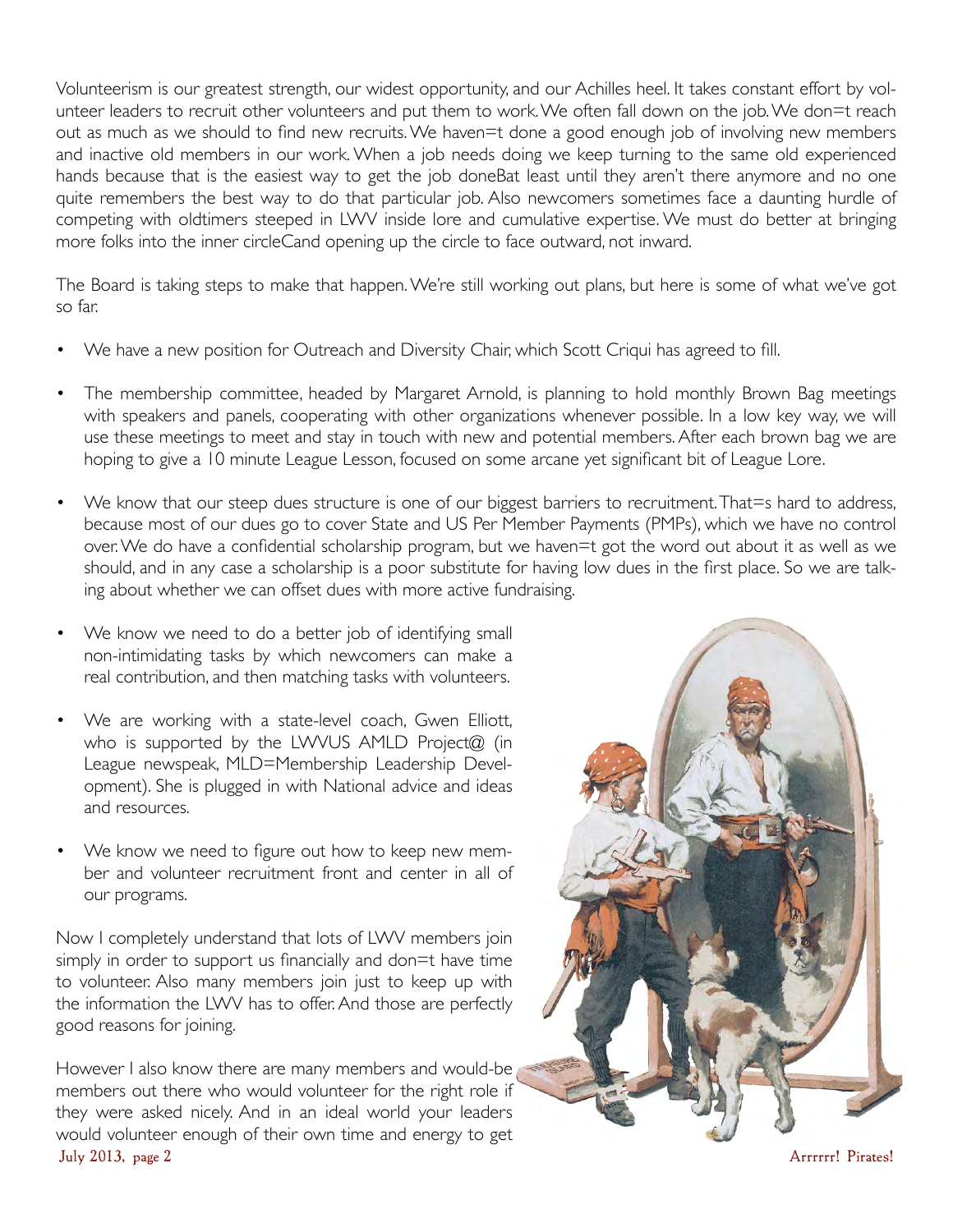them all asked, one on one. And hopefully we will get a good bit of that done this year.

In the meantime, I'm asking you to help us out. If there's a chance you might do something for the League if you found the right job, then give me a chance to match you up with a job. It might be big or little, leadership or support, ongoing or one shot. Please just give me a call at 749-128, or email me at [d-burress@ku.edu](mailto:d-burress@ku.edu). I'm betting that I can make you glad you did.

If you are looking for an ongoing leadership or coordinating role, we always have openings. Right now we are especially looking for event chairs for each of our recurring annual meetings: Fluker Award Luncheon, the Annual Meeting, the Meeting with our legislators. We also need chairs for the Fluker Award Selection Committee and the Stucky Scholarship Committee. We still need a chair for a review of LWV-LDC policy on appointments and procedures for local commissions and boards. And the LDC Voter is always looking for guest editors

For less demanding roles, we can use more help on any of our committees. We have standing committees for Voter Services, Membership, Fundraising, Land Use, and Observer Corps. We have committees for each of the awards and each of the annual events. We have committees working on programs and studies--state study on fracking, local review of policy on commission appointments, sidewalks task force, open meetings initiative, and a new initiative to develop on-line scorecards of legislator=s votes on LWV=s issues.

And if you want to either pioneer something new or break out a particular organizational function, there are any number of service and activism roles that could use a chairman, coordinator, or spark plug to get them started. Some examples include an Action List Manager (encouraging letters and phone calls to officials on LWV issues); a Public Relations Officer; a Meeting Arrangements Chair; and, yes, a Volunteer Coordinator.

So give me a call. *- David Burress*



## Letter to the Editor by Co-President Cille King

#### Published in the Lawrence Journal-World on June 25, 2013

#### To the editor:

I participated in Senator Pat Roberts' town hall meeting on June 20. One man thought the Affordable Care Act would reduce his Medicare access. Sen. Roberts could have corrected this man's misunderstanding by listing the benefits to Medicare under the ACA: 1) more preventive services without charge, 2) lower cost on drugs in the "donut hole," 3) more support for doctors to assure treatments are consistent, 4) maintained Medicare-covered benefits and continued choice of doctors, and 5) extended life of the Medicare Trust fund at least 12 years.

Sen. Roberts could have said that the ACA was originally a Republican idea and is similar to former Gov. Mitt Romney's "Romneycare." After six years, more businesses have provided insurance coverage for their employees, costs are not rising as fast as before it was enacted, more people are covered, and after a short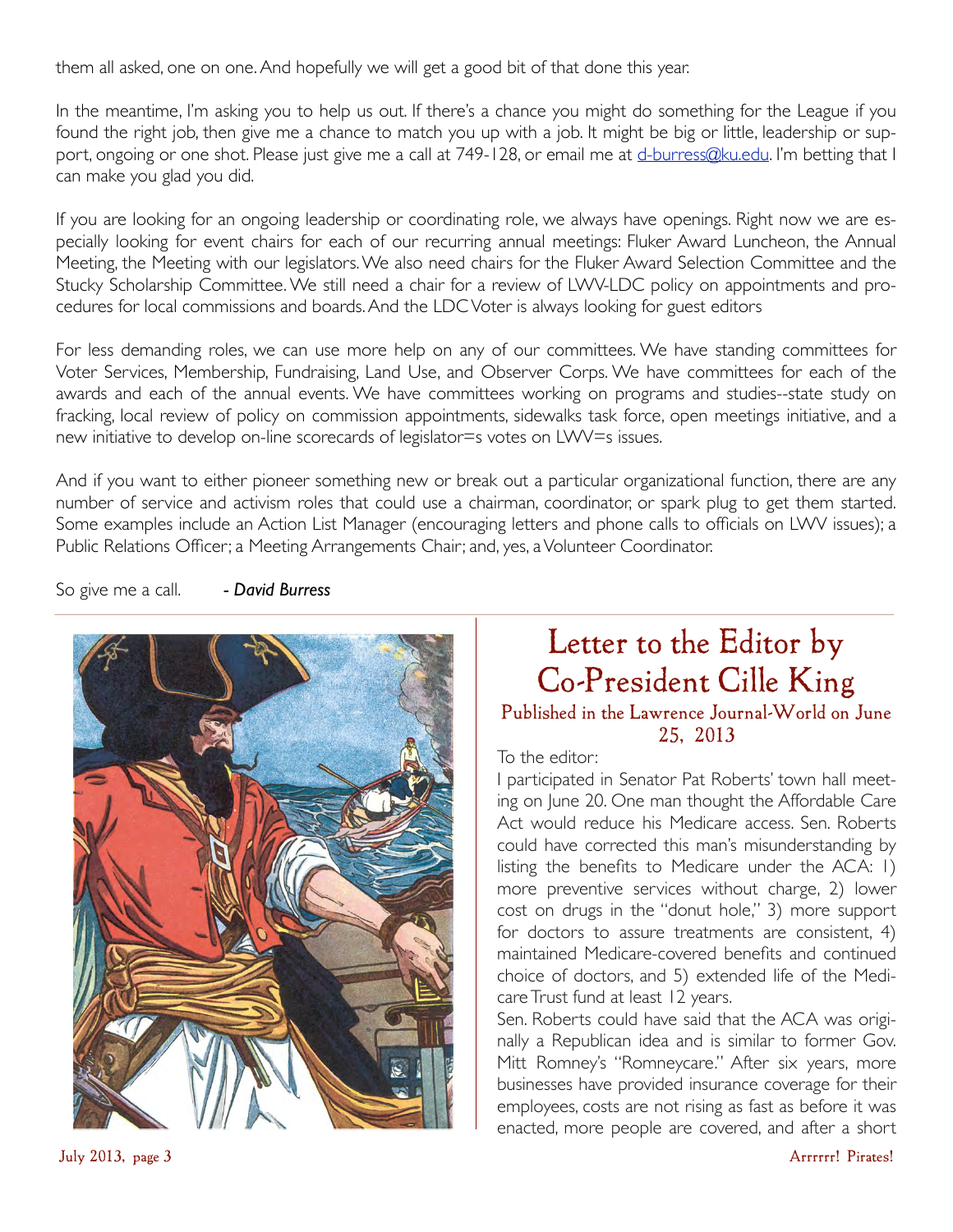

adjustment time, wait times for patients have returned to normal.

Sen. Roberts could have mentioned that the ACA will help reduce costs as more people are insured, preventive care is stressed, and there's more competition between insurers. The ACA allows children under the age of 26 to stay on their parents insurance and no one will be denied coverage for being sick.

But Sen. Roberts instead said that the October marketplace deadline might not be met, giving Congress an opportunity to get rid of the ACA, so we can go without these benefits and still be the country with the highest health care costs for the lowest of outcomes.

### Highlights of the June Board Meeting

12 June, 7:10–9 pm, home of David Burress, 912 Holiday Dr. Present: David Burress (Co-President), Cille King (Co-President and President Elect), Marci Francisco (Vice President), Marjorie Cole (Treasurer), Caleb Morse (Secretary); Directors: Margaret Arnold, Scott Criqui, James Dunn, Ruth Gibbs, Midge Grinstead. Absent: Caroljean Brune, Marlene Merrill. Guest: Marilyn Roy. Treasurer's report. Marjorie reported total income for May of \$250.00 and expenses of \$678. Net outflow was \$428.68. Current balances as of 31 May: Checking Account  $=$  \$3225.75 ; Money Market  $=$  \$2101.84; Stucky = \$6373.24; Judiciary = \$593.58; Education Fund (LWVEF) =  $$1501.98$ . Appointments.

David announced the creation of a Database Management and Voter Distribution Committee, with members Cille, Margaret, Marjorie, and Ruth. David will work with the members to schedule a meeting. Contribution to Plymouth Church. James (Marjorie) moved to authorize a contribution of \$50 to Plymouth Congregational Church as a thank-you for allow us to hold Board meetings there last year; no discussion, adopted by unanimous consent. Homeless Shelter Bus Stop. David brought it to our attention that the Board had never actually voted on a resolution regarding the Lawrence Transit System bus stop that serves the Community Shelter (see April meeting). Marci (Margaret) moved to support the notion that there should be a free bus stop serving the shelter. James noted that the group seeking this action should have brought the issue before the Public Transit Advisory Committee, which it never did. Also, the City Commission has already voted the request down, on the theory that other groups will ask for similar treatment. The motion was approved 5-1-3. Organizational Goals. A motion to adopt [a] 1 year organizational goals and [b] 1 year program priorities was discussed at some length. [a] Brown Bag Lunches will begin in September. Scott volunteered to serve as an outreach coordinator, and will take on the challenge of increasing diversity of representation and student member recruitment. The phrase "expand quantity and quality of membership" was modified by general consent to "expand quantity, diversity, and participation of membership". Midge volunteered to serve as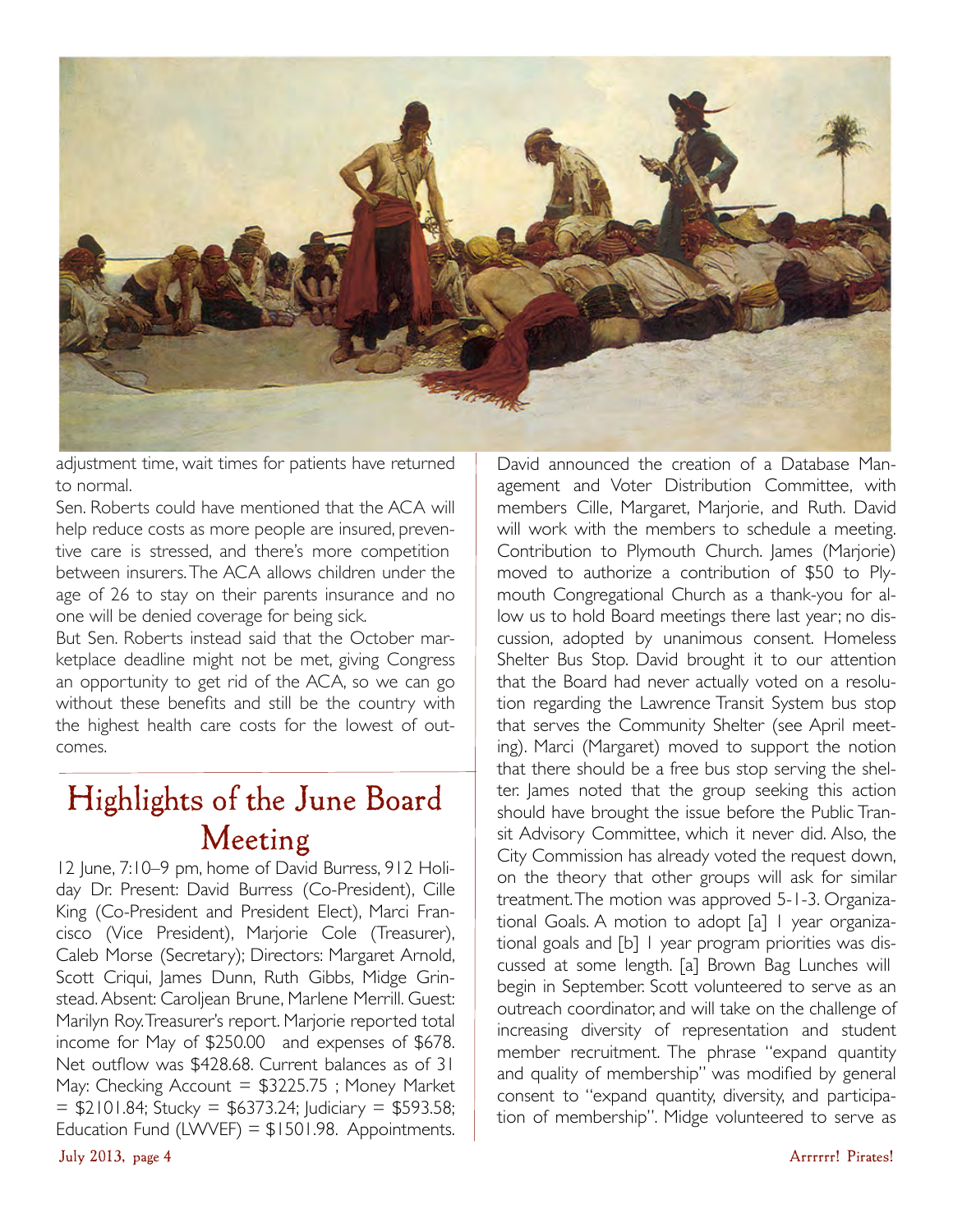

the Observer Corps Chair. Scott and Midge were appointed to fulfill these roles with the unanimous, even joyous, consent of those present. [b] Marci volunteered to organize a local study in conjunction with the LWVK study on hydraulic fracturing, adopted at the 2013 State Convention. Marci and Cille offered to collaborate on an effort to gather information on how legislators voted on League issues during the 2012- 2013 sessions, beginning in August. However, the motion to adopt 1-year goals (as modified in discussion) was not formally adopted.

- *Caleb Morse*

# Land Use Committee

The Land Use Committee met at the Merc public meeting room on June 22 to discuss the Planning Commission (PC) June, 2013 meeting Agenda. We decided to write three letters.

The first letter was on Agenda Item No. 3D, the Preliminary Plat for Kellyn Addition, located immediately north of Overland Drive and West of Queens Road. This is a 40-acre + development the developer for which is requesting rezoning of singlefamily RS7 and RS5 Districts and RM12 conventional multiple-family zoning. The multiple-family portion shows one lot for almost 16 acres of the RM zoning. This large-lot type of multiple-family development is a major source of concern to the Land Use Committee because our zoning ordinance was not written to control the internal development of single large lots unless zoned as planned developments—PUDs or PD Overlay Districts. The internal land of RM single lots is privately owned, and requirements that regulate public land do not apply. Private driveways provide internal circulation and have reduced paving requirement standards compared to public streets and their guaranteed public maintenance. There may not be any internal storm drainage considerations. Only three feet are required between buildings (Fire Code). Internal trees are not required---only those in public street right-of-way, which is external to the lot. The new zoning code requires landscaping only in parking lots, but only under certain conditions that can be avoided. There is no maximum size for these multiple-family lots---only minimum sizes—and their size, therefore, is limited only by the location of public streets, which can be on the edges of section lines, theoretically allowing single lots as large as a whole section or 640 acres.

Planned developments, on the other hand, were written specifically to apply to these large lots, and have all of the requirements that are missing in the conventional districts. This isn't a problem in single family districts because they are written to allow only a single principal building on each lot. It is for this reason that we object to the use of conventional zoning for multiple-family districts on these large lots. In answer to our objections, the planners indicate that the site plan requirements are the remedy. However, the site plan ordinance does not have written into it the missing regulations that are included in the Planned Development Overlay District regulations, especially in Section 20-701(k). OUTCOME: The PC approved this 15-acre single-lot Preliminary Plat for the RM12 District. For this reason we forwarded our PC letter to the City Commission asking that they send the RM12 July 2013, page 5 Arrrrrr! Pirates!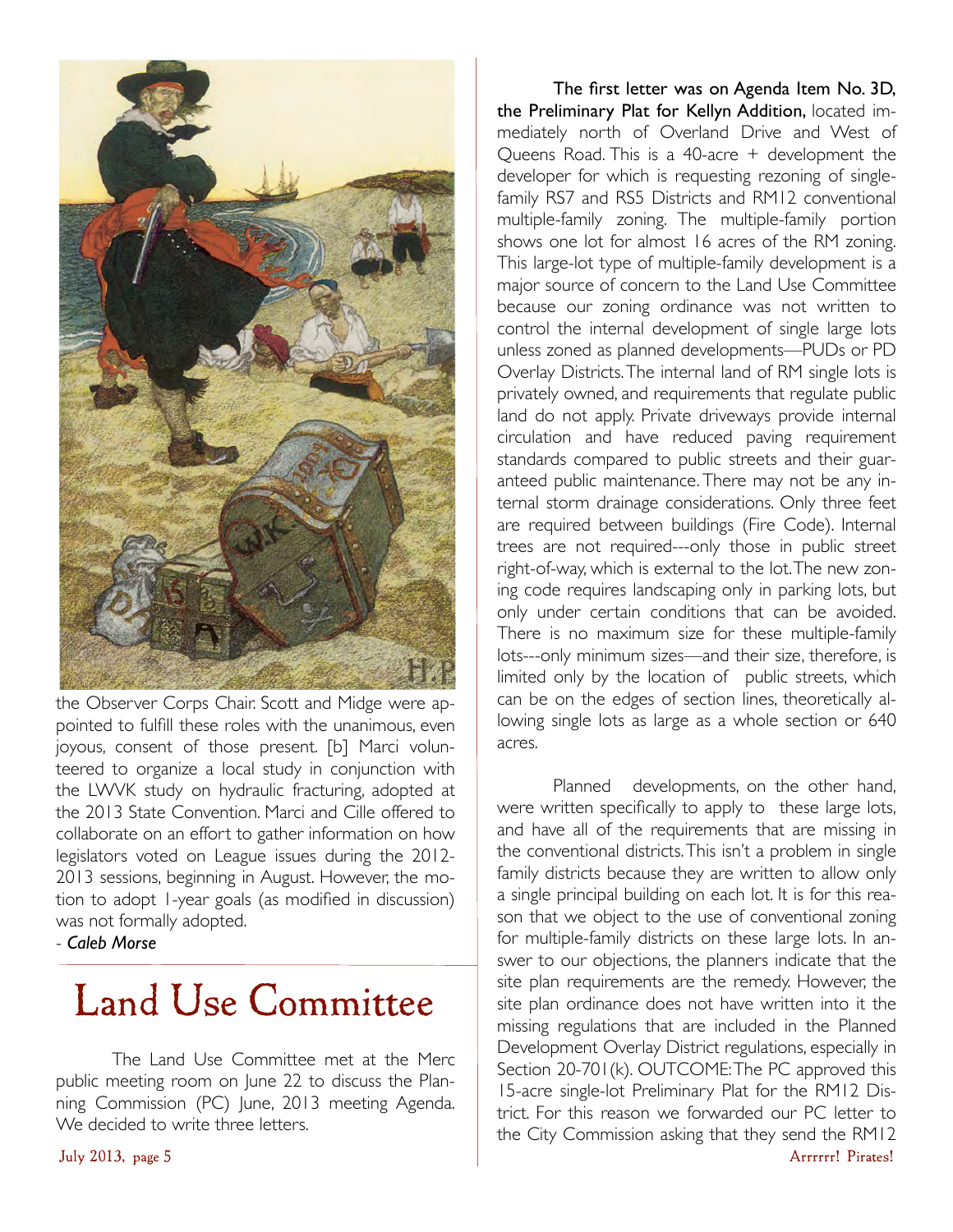rezoning request for conventional zoning back to the Planning Commission with the instruction that they require the lot be developed as a Planned Development Overlay District. OUTCOME AT CITY COM-MISSION: The City Commission approved the rezoning request for conventional RM12 unanimously.

Our second letter was on Item No. 5, a Text Amendment to the Land Development Code (LDC) on Accessory Dwelling Units. These accessory dwelling units were originally intended to apply only to owner-occupied single-family houses and could add only one additional person beyond the total permitted for one single-family unit. They were intended as residences for elderly family members or to encourage owner-occupancy by providing a source of income through this accessory unit. It was available only for single-family districts with densities not less than RS7 or 7,000 square feet per unit. It was proposed here in Item No. 5 to include the RS5 District (having densities of 5,000 square feet per unit). Residents of some older neighborhoods such as Old West Lawrence were concerned because the term "owner" might be construed as meaning a "corporate owner," and they brought this to public attention. We wrote a letter requesting that the term "owner" be defined to make clear the distinction and not include any meaning other than that of "an adult human person with direct legal ownership rights to occupy the residence," pointing out that this situation applied to all residential neighborhoods at all densities in the city, not just the older ones. OUTCOME: The PC deferred the text amendment to make clear that the term "owneroccupant" does not include corporate ownership in the meaning of the term.

Item No. 6, the subject of our third letter, was a Text Amendment to the LDC modifying the requirements of the Retail Market Study as it applies to retail commercial rezoning applications. We asked a series of questions that we believe need resolution in the proposed new regulations. For example, (1) when the staff report indicates a negative effect on our retail commercial inventory, what causes the staff to recommend denial; (2) is the new recommended threshold to trigger a review too high; (3) when the staff analyzes the market only every two years, don't they miss substantial changes in the intervening years; and (4) what parameters does the staff use to determine oversupply of commercial land use? OUTCOME: The July 2013, page 6 Arrrrrr! Pirates!



PC recommended approval of staff proposed changes to the LDC on the Retail Market Study.

Item No. 7, Proposed Parking and Access Standards Text Amendments to the LDC, was continued on to future meetings in order to receive public response.

# Editor's Note - Why Pirates?

The theme of the VOTER this month may seem incongruous, but your editor would like to encourage you to visit the National Geographic exhibit "Real Pirates" showing at Union Station in Kansas City until January 5th. More information is at <http://www.unionstation.org/realpirates/>